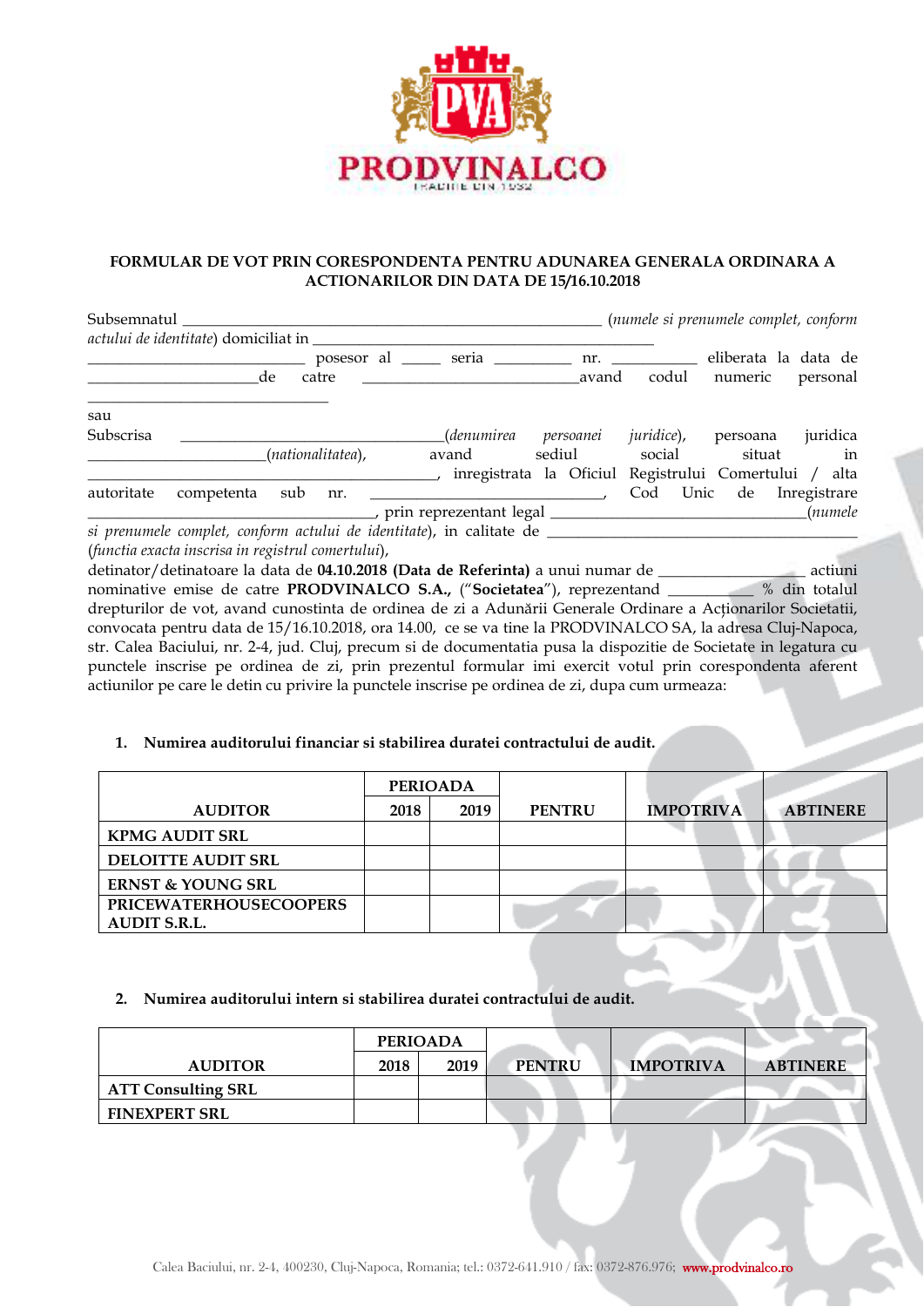

**3. Mandatarea Presedintelui / Presedintelui Executiv al Consiliului de Administratie pentru a semna hotararile adoptate, contractele de audit si pentru efectuarea tuturor demersurilor necesare in relatiile cu Oficiul Registrului Comertului, Monitorul Oficial, A.S.F. si B.V.B.**  □ pentru □ impotriva □ abtinere

Nume si prenume actionar (in cazul persoanei fizice) \_\_\_\_\_\_\_\_\_\_\_\_\_\_\_\_\_\_\_\_\_\_\_\_\_\_\_ Semnatura\_\_\_\_\_\_\_\_\_\_\_\_\_\_\_\_\_\_\_\_\_

Denumirea actionarului( in cazul persoanelor juridice) \_\_\_\_\_\_\_\_\_\_\_\_\_\_\_\_\_\_\_\_\_\_\_\_ Prin reprezentant legal \_\_\_\_\_\_\_\_\_\_\_\_\_\_\_\_\_\_\_\_\_\_\_\_\_\_\_\_\_\_\_\_(nume si prenume intreg, conform actului de identitate)

\_\_\_\_\_\_\_\_\_\_\_\_\_\_\_\_\_\_\_\_\_\_\_\_\_\_\_\_\_\_\_ (calitatea : presedinte CA, administrator unic sau director general)

Semnatura si stampila \_\_\_\_\_\_\_\_\_\_\_\_\_\_\_\_\_\_\_\_\_\_\_\_\_\_\_\_\_\_

*Conform optiunii personale, se va marca cu "X" una dintre variantele aferente sensului votului: pentru, impotriva sau abtinere.* 

*Prezentul formular de vot prin corespondenta va fi transmis in original la SC PRODVINALCO SA, Cluj-Napoca, str. Calea Baciului, nr. 2-4, jud. Cluj, sau va fi transmis cu semnatura electronica incorporata conform Legii 455/2001 privind semnatura electronica, prin e-mail la adresa actionari@prodvinalco.ro, in ambele cazuri pana cel tarziu la data mentionata in convocator. Formularul trebuie sa fie insotit de documentele care atesta calitatea de actionar. In cazul actionarilor persoane fizice, dovada calitatii de actionar se face prin act de identitate sau copie conforma cu originalul a actului de identitate. În cazul acţionarilor persoane juridice sau a entităţilor fără personalitate juridică, calitatea de reprezentant legal se constată în baza listei acţionarilor de la data de referinţă, primită de la Depozitarul Central. Documentele care atestă calitatea de reprezentant legal întocmite intr-o limba străină, alta decât limba engleză, vor fi însoţite de o traducere realizată de un traducător autorizat în limba română sau în limba engleză. Legalizarea sau apostilarea documentelor care*  atestă calitatea de reprezentant legal al actionarului nu este obligatorie. Formularul de vot prin corespondenta trebuie sa fie *insotit de un specimen de semnatura legalizat/certificat de un notar public sau de un organism cu competente de legalizare/certificare a semnaturii sau se poate proceda direct la legalizarea/certificarea semnaturii. Votul prin corespondenţă poate fi exprimat de către un reprezentant numai în situaţia în care acesta a primit din partea acţionarului pe care îl reprezintă o împuternicire specială / generală, care se depune la sediul Prodvinalco SA cu 48 de ore înainte de adunarea generală în copie, cuprinzând menţiunea conformităţii cu originalul sub semnătura reprezentantului.*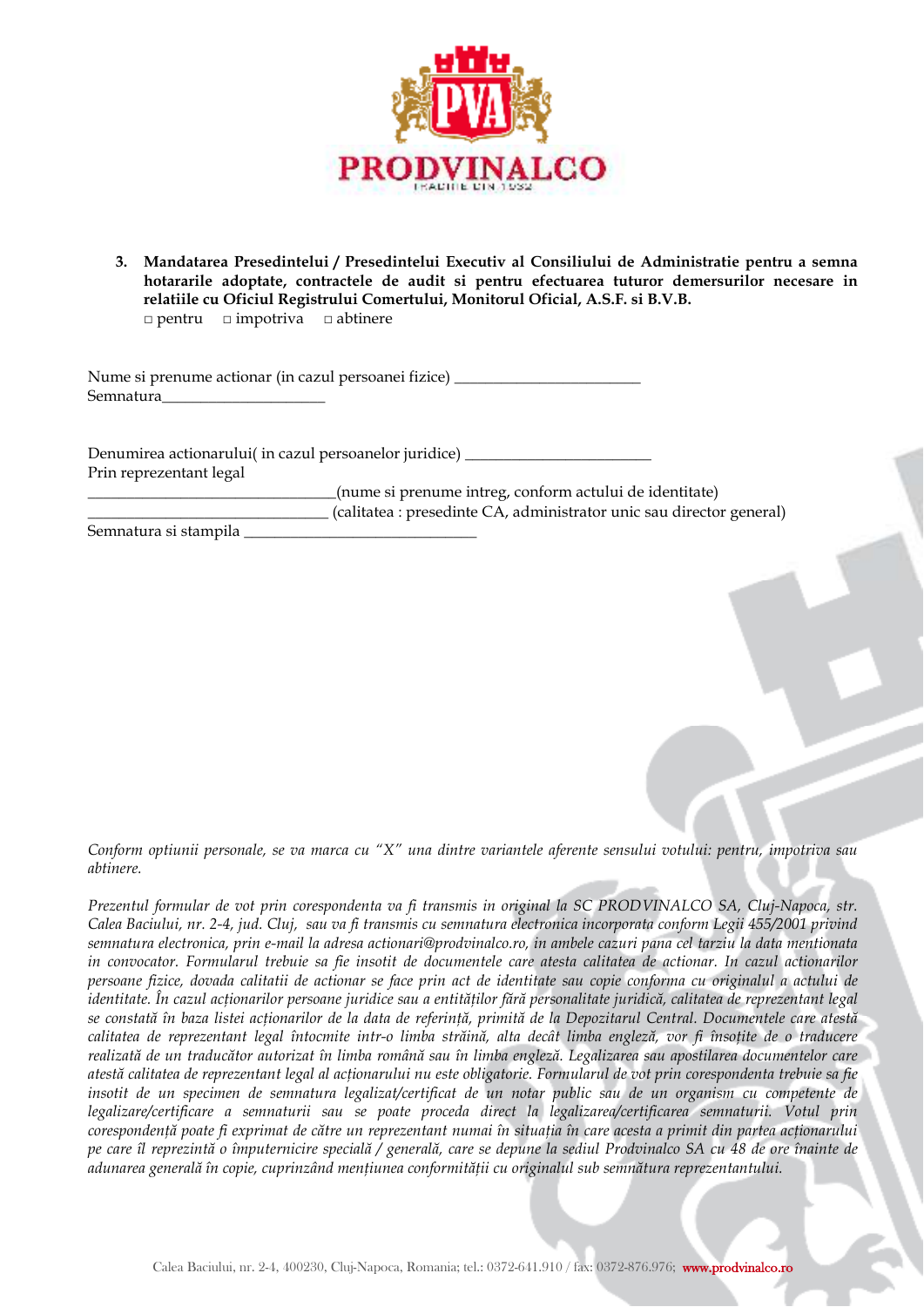

### **FORM OF VOTE BY CORRESPONDENCE FOR THE ORDINARY MEETING OF THE SHAREHOLDERS OF OCTOBER 15/16, 2018**

| I, the undersigned                               |               |        |                                   |         |        |          |                                                          |              |              | (full name and first name, |
|--------------------------------------------------|---------------|--------|-----------------------------------|---------|--------|----------|----------------------------------------------------------|--------------|--------------|----------------------------|
| according to the identity document) domiciled in |               |        |                                   |         |        |          |                                                          |              |              |                            |
|                                                  |               | holder | <sub>of</sub>                     | serial  |        |          | nr.                                                      |              | issued       | <sub>on</sub>              |
|                                                  | bv            |        |                                   |         | having |          | the personal identification number                       |              |              |                            |
| <b>Or</b>                                        |               |        |                                   |         |        |          |                                                          |              |              |                            |
| The<br>subscribed                                |               |        |                                   |         |        |          | <i>(denomination</i>                                     | of           | legal        | $entity)$ ,                |
|                                                  | (nationality) |        | legal                             | entity, |        | having   | the                                                      |              | headquarters | in                         |
|                                                  |               |        |                                   |         |        |          | registered in Office of Trade Registry / other competent |              |              |                            |
| under<br>authority                               | no.           |        |                                   |         |        | Unique   |                                                          | Registration | Code         | Cod                        |
|                                                  |               |        | by legal representative in fact _ |         |        |          |                                                          |              |              |                            |
| full<br>and<br>name                              | first         | name,  | according to the                  |         |        | identity |                                                          | document),   | acting       | as                         |
|                                                  |               |        |                                   |         |        |          | (exact function recorded in trade registry),             |              |              |                            |

Holder on October 4, 2018 (Reference date) of a number of \_\_\_\_\_\_\_\_\_\_\_\_\_\_\_\_\_\_\_\_\_\_\_ nominative shares issued by PRODVINALCO S.A., ("the Company"), representing \_\_\_\_\_\_\_\_\_\_\_ % of the total voting right, acknowledging the agenda of the Ordinary General Meeting of the Shareholders organised on 15/16 October, 2018 -at 2 pm, that will take place at company's headquarters in Cluj-Napoca, 2-4 Baciului Street, Cluj County, as well as the documentation put at my disposal by the Company relating to the points on the agenda, I hereby exercise the vote by correspondence afferent to the shares I possess relating to the points recorded in the agenda, as follows:

# **1. Appointment of the financial auditor and setting the duration of the audit contract:**

|                               | <b>PERIOD</b> |      |            |                |                   |
|-------------------------------|---------------|------|------------|----------------|-------------------|
| <b>AUDITOR</b>                | 2018          | 2019 | <b>FOR</b> | <b>AGAINST</b> | <b>ABSTENTION</b> |
| <b>KPMG AUDIT SRL</b>         |               |      |            |                |                   |
| <b>DELOITTE AUDIT SRL</b>     |               |      |            |                |                   |
| <b>ERNST &amp; YOUNG SRL</b>  |               |      |            |                |                   |
| <b>PRICEWATERHOUSECOOPERS</b> |               |      |            |                |                   |
| <b>AUDIT S.R.L.</b>           |               |      |            |                |                   |

# **2. Appointment of the internal auditor and setting the duration of the audit contract:**

|                           | <b>PERIOD</b> |      |     |                |                   |
|---------------------------|---------------|------|-----|----------------|-------------------|
| <b>AUDITOR</b>            | 2018          | 2019 | FOR | <b>AGAINST</b> | <b>ABSTENTION</b> |
| <b>ATT Consulting SRL</b> |               |      |     |                |                   |
| <b>FINEXPERT SRL</b>      |               |      |     |                |                   |